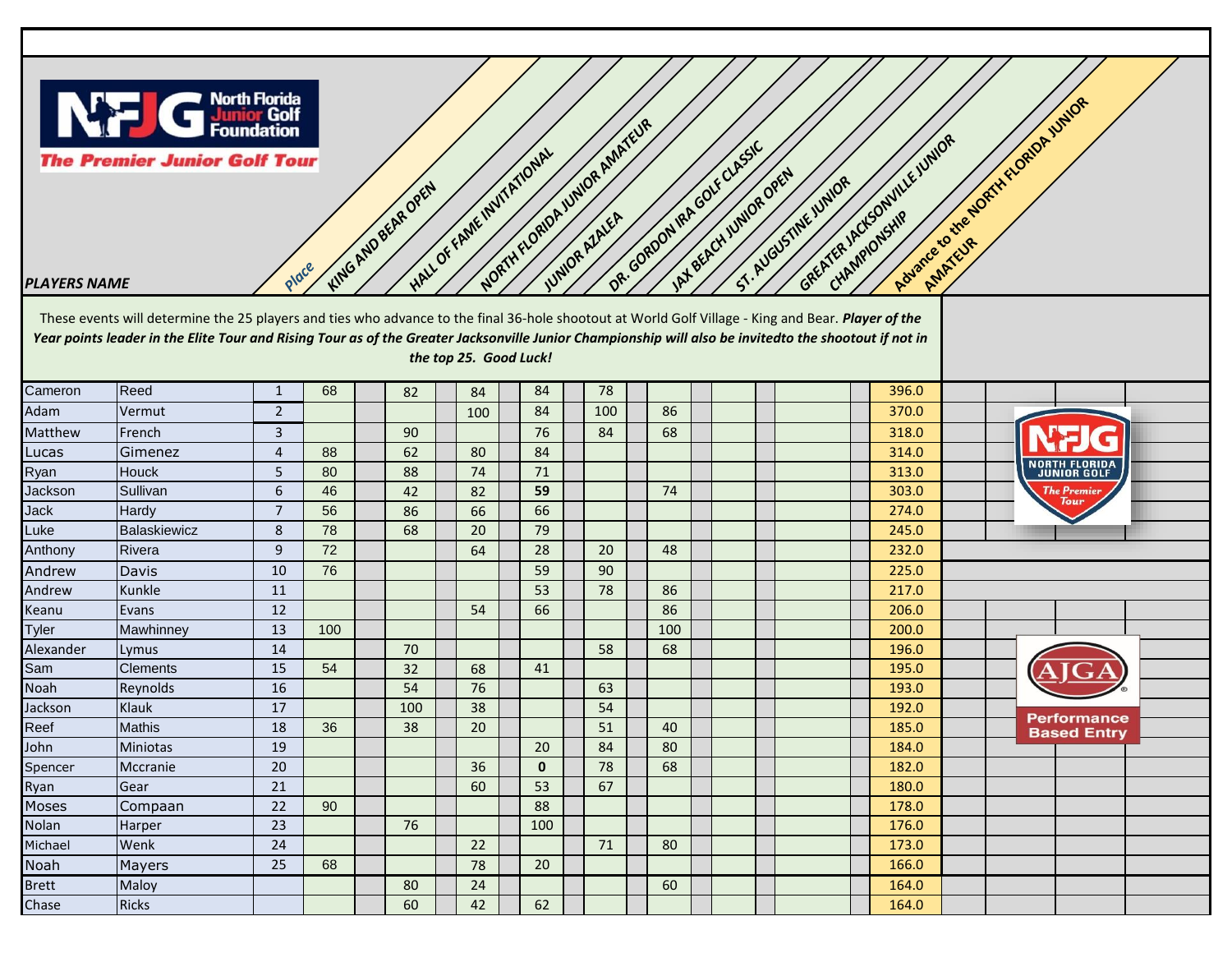

| <b>PLAYERS NAME</b> | <b>G</b> North Florida<br>Foundation<br><b>The Premier Junior Golf Tour</b> | Place |    | KING AND BEAR OPEN | HALL OF FAME INVITATIONAL |    | NORTH FLORIDA JUNIOR AMATEUR |    | DR. GORDON IRA GOVE CLASSIC<br>IAX BEACH UNIOR OPEN | GREATER IACKSONVILLE JUNIOR<br>ST. AUGUSTINE JUNIOR |       | Abuscie to the NORTH KLORIDA UNIOR |  |
|---------------------|-----------------------------------------------------------------------------|-------|----|--------------------|---------------------------|----|------------------------------|----|-----------------------------------------------------|-----------------------------------------------------|-------|------------------------------------|--|
| Matthew             | Webb                                                                        |       | 44 | 28                 | 20                        | 20 | 51                           |    |                                                     |                                                     | 163.0 |                                    |  |
| Connor              | <b>Hess</b>                                                                 |       |    |                    | 90                        | 66 |                              |    |                                                     |                                                     | 156.0 |                                    |  |
| Tommy               | Piper                                                                       |       |    | 80                 | 56                        | 20 |                              |    |                                                     |                                                     | 156.0 |                                    |  |
| Robert              | Young                                                                       |       | 82 | 52                 |                           | 20 |                              |    |                                                     |                                                     | 154.0 |                                    |  |
| Emmet               | Kuhlenkamp                                                                  |       |    | 74                 |                           |    |                              | 74 |                                                     |                                                     | 148.0 |                                    |  |
| Ricky               | Ruth                                                                        |       |    | 86                 | 62                        |    |                              |    |                                                     |                                                     | 148.0 |                                    |  |
| <b>Barton</b>       | Abstein                                                                     |       | 28 | 20                 |                           | 20 | 38                           | 40 |                                                     |                                                     | 146.0 |                                    |  |
| Joshua              | Lay                                                                         |       |    |                    |                           | 34 | 58                           | 54 |                                                     |                                                     | 146.0 |                                    |  |
| Evan                | Raynor                                                                      |       |    |                    |                           | 71 | 74                           |    |                                                     |                                                     | 145.0 |                                    |  |
| James               | Dugan                                                                       |       | 64 | 32                 |                           | 28 |                              | 20 |                                                     |                                                     | 144.0 |                                    |  |
| Dylan               | Mason                                                                       |       | 64 |                    | 20                        |    | 58                           |    |                                                     |                                                     | 142.0 |                                    |  |
| Luke                | Splane                                                                      |       |    |                    |                           |    | 88                           | 54 |                                                     |                                                     | 142.0 |                                    |  |
| David               | <b>Brothers</b>                                                             |       |    |                    |                           |    | 67                           | 74 |                                                     |                                                     | 141.0 |                                    |  |
| <b>Brock</b>        | Buhnerkemper                                                                |       |    |                    | 48                        |    | 84                           |    |                                                     |                                                     | 132.0 |                                    |  |
| Ryan                | Nicholson                                                                   |       |    |                    | 30                        | 41 |                              | 60 |                                                     |                                                     | 131.0 |                                    |  |
| Teddy               | Sotsky                                                                      |       | 50 | 44                 |                           | 34 |                              |    |                                                     |                                                     | 128.0 |                                    |  |
| <b>Brock</b>        | Wilson                                                                      |       | 24 | 20                 | 20                        | 24 |                              | 35 |                                                     |                                                     | 123.0 |                                    |  |
| Dylan               | Frein                                                                       |       |    |                    | 58                        |    |                              | 64 |                                                     |                                                     | 122.0 |                                    |  |
| Connor              | Ward                                                                        |       | 20 | 20                 | 20                        | 20 | 20                           | 20 |                                                     |                                                     | 120.0 |                                    |  |
| Cameron             | Abitabilo                                                                   |       |    |                    | 72                        | 44 |                              |    |                                                     |                                                     | 116.0 |                                    |  |
| Parker              | Melin                                                                       |       |    |                    |                           | 20 | 41                           | 54 |                                                     |                                                     | 115.0 |                                    |  |
| Ronan               | McDonald                                                                    |       |    | 20                 | 40                        | 20 | 32                           |    |                                                     |                                                     | 112.0 |                                    |  |
| Chase               | <b>McBride</b>                                                              |       |    | 52                 | 52                        |    |                              |    |                                                     |                                                     | 104.0 |                                    |  |
| Jacob               | Carter                                                                      |       |    | 66                 |                           |    |                              | 35 |                                                     |                                                     | 101.0 |                                    |  |
| Antony              | Candelora                                                                   |       | 32 | 28                 | 20                        | 20 |                              |    |                                                     |                                                     | 100.0 |                                    |  |
| Samuel              | Ha                                                                          |       |    | 66                 |                           | 34 |                              |    |                                                     |                                                     | 100.0 |                                    |  |
| Max                 | Cullen                                                                      |       | 50 |                    |                           |    | 46                           |    |                                                     |                                                     | 96.0  |                                    |  |
| Carson              | Moore                                                                       |       | 64 |                    | 32                        |    |                              |    |                                                     |                                                     | 96.0  |                                    |  |
| Jonah               | Nacional                                                                    |       |    | 46                 |                           |    |                              | 50 |                                                     |                                                     | 96.0  |                                    |  |
| Ethan               | <b>Tak</b>                                                                  |       |    | 52                 |                           | 44 |                              |    |                                                     |                                                     | 96.0  |                                    |  |
| Jonathan            | Hoag                                                                        |       |    | 38                 | 28                        | 28 |                              |    |                                                     |                                                     | 94.0  |                                    |  |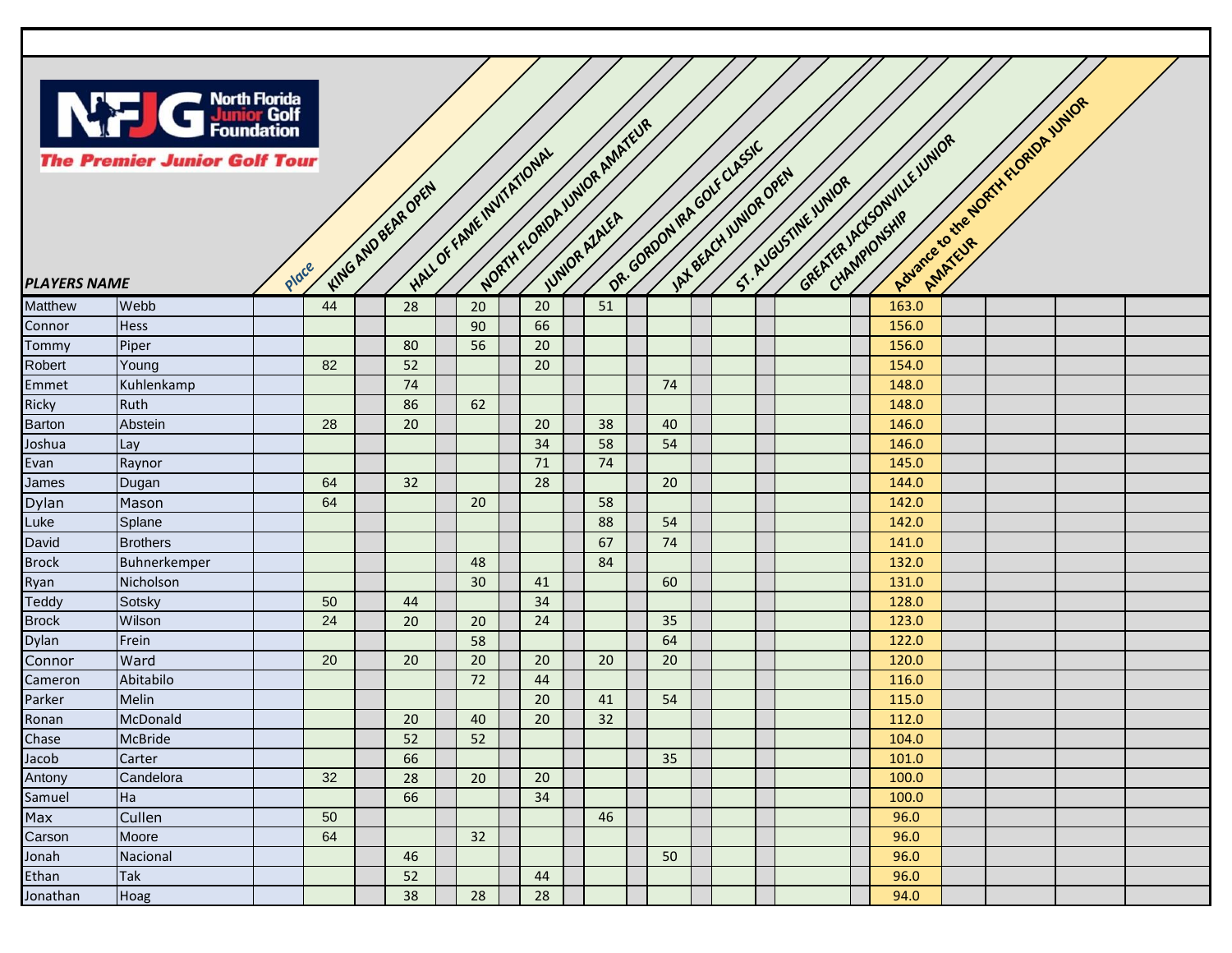

| <b>PLAYERS NAME</b> | <b>Superior Second</b><br>Superior Golf<br>Foundation<br><b>The Premier Junior Golf Tour</b> | Place |      | KING AND BEAR OPEN |    | NORTH FLORIDA JUNIOR AMATEUR<br>HALL OF FAME INVITATIONAL |    | DR. GORDON IRA GOVE CLASSIC | IAN BEACH UNIOR OPEN | GREATER IACHSONVILLE JUNIOR<br>ST. AUGUSTINE JUNIOR |      | Advance to the North Kloppe Vivior |  |
|---------------------|----------------------------------------------------------------------------------------------|-------|------|--------------------|----|-----------------------------------------------------------|----|-----------------------------|----------------------|-----------------------------------------------------|------|------------------------------------|--|
| Andrew              | Morgan                                                                                       |       |      |                    | 50 | 44                                                        |    |                             |                      |                                                     | 94.0 |                                    |  |
| Clark               | <b>Akers</b>                                                                                 |       |      |                    |    | 90                                                        |    |                             |                      |                                                     | 90.0 |                                    |  |
| Adam                | Waller                                                                                       |       |      |                    | 88 |                                                           |    |                             |                      |                                                     | 88.0 |                                    |  |
| Caleb               | <b>Davies</b>                                                                                |       |      |                    | 86 |                                                           |    |                             |                      |                                                     | 86.0 |                                    |  |
| Stefan              | Ink                                                                                          |       | 86   |                    |    |                                                           |    |                             |                      |                                                     | 86.0 |                                    |  |
| <b>Brennan</b>      | Shiposh                                                                                      |       | 58   | 28                 |    |                                                           |    |                             |                      |                                                     | 86.0 |                                    |  |
| Jackson             | Runquist                                                                                     |       | 84   |                    |    |                                                           |    |                             |                      |                                                     | 84.0 |                                    |  |
| Andrew              | Wexler                                                                                       |       | 44.0 |                    |    | 20                                                        |    | 20                          |                      |                                                     | 84.0 |                                    |  |
| Cash                | Winch                                                                                        |       |      | 40                 |    | $\mathbf{0}$                                              |    | 44                          |                      |                                                     | 84.0 |                                    |  |
| Keagan              | Van Halter                                                                                   |       | 34   |                    | 46 |                                                           |    |                             |                      |                                                     | 80.0 |                                    |  |
| <b>Bryson</b>       | <b>Hughes</b>                                                                                |       |      |                    |    | 79                                                        |    |                             |                      |                                                     | 79.0 |                                    |  |
| Carter              | Smith                                                                                        |       |      |                    |    |                                                           | 35 | 40                          |                      |                                                     | 75.0 |                                    |  |
| Marshall            | <b>Bath</b>                                                                                  |       |      | 74                 |    |                                                           |    |                             |                      |                                                     | 74.0 |                                    |  |
| Landon              | Durham                                                                                       |       |      |                    |    | 74                                                        |    |                             |                      |                                                     | 74.0 |                                    |  |
| Connor              | Holcroft                                                                                     |       | 74   |                    |    |                                                           |    |                             |                      |                                                     | 74.0 |                                    |  |
| Theo                | Koulianos                                                                                    |       | 72   |                    |    |                                                           |    |                             |                      |                                                     | 72.0 |                                    |  |
| Tanner              | Millar                                                                                       |       |      |                    |    |                                                           | 71 |                             |                      |                                                     | 71.0 |                                    |  |
| Esteban             | Knorr                                                                                        |       |      |                    | 70 |                                                           |    |                             |                      |                                                     | 70.0 |                                    |  |
| Will                | Guy                                                                                          |       |      |                    |    | 21                                                        | 46 |                             |                      |                                                     | 67.0 |                                    |  |
| Will                | Anderson                                                                                     |       |      |                    |    |                                                           | 46 | 20                          |                      |                                                     | 66.0 |                                    |  |
| <b>Jack</b>         | Pugh                                                                                         |       | 44   |                    | 20 |                                                           |    |                             |                      |                                                     | 64.0 |                                    |  |
| Decah               | McDaniel                                                                                     |       |      |                    |    |                                                           | 63 |                             |                      |                                                     | 63.0 |                                    |  |
| Ryker               | Cottam                                                                                       |       | 24   | 38                 |    |                                                           |    |                             |                      |                                                     | 62.0 |                                    |  |
| Carson              | <b>Bachara</b>                                                                               |       |      |                    | 20 |                                                           | 41 |                             |                      |                                                     | 61.0 |                                    |  |
| Rocket              | Dekalskyy                                                                                    |       |      |                    | 20 | 20                                                        |    | 20                          |                      |                                                     | 60.0 |                                    |  |
| Nicholas            | Flowers                                                                                      |       |      |                    |    | 20                                                        | 20 | 20                          |                      |                                                     | 60.0 |                                    |  |
| Elliot              | Mehler                                                                                       |       |      | 20                 | 20 | 20                                                        |    |                             |                      |                                                     | 60.0 |                                    |  |
| Thaddeus            | Miller                                                                                       |       |      | 20                 | 20 |                                                           |    | 20                          |                      |                                                     | 60.0 |                                    |  |
| Zachary             | Shaw                                                                                         |       |      |                    |    |                                                           |    | 60                          |                      |                                                     | 60.0 |                                    |  |
| Sean                | Grzebin                                                                                      |       |      | 58                 |    |                                                           |    |                             |                      |                                                     | 58.0 |                                    |  |
| Trent               | Sybert                                                                                       |       |      | 58                 |    |                                                           |    |                             |                      |                                                     | 58.0 |                                    |  |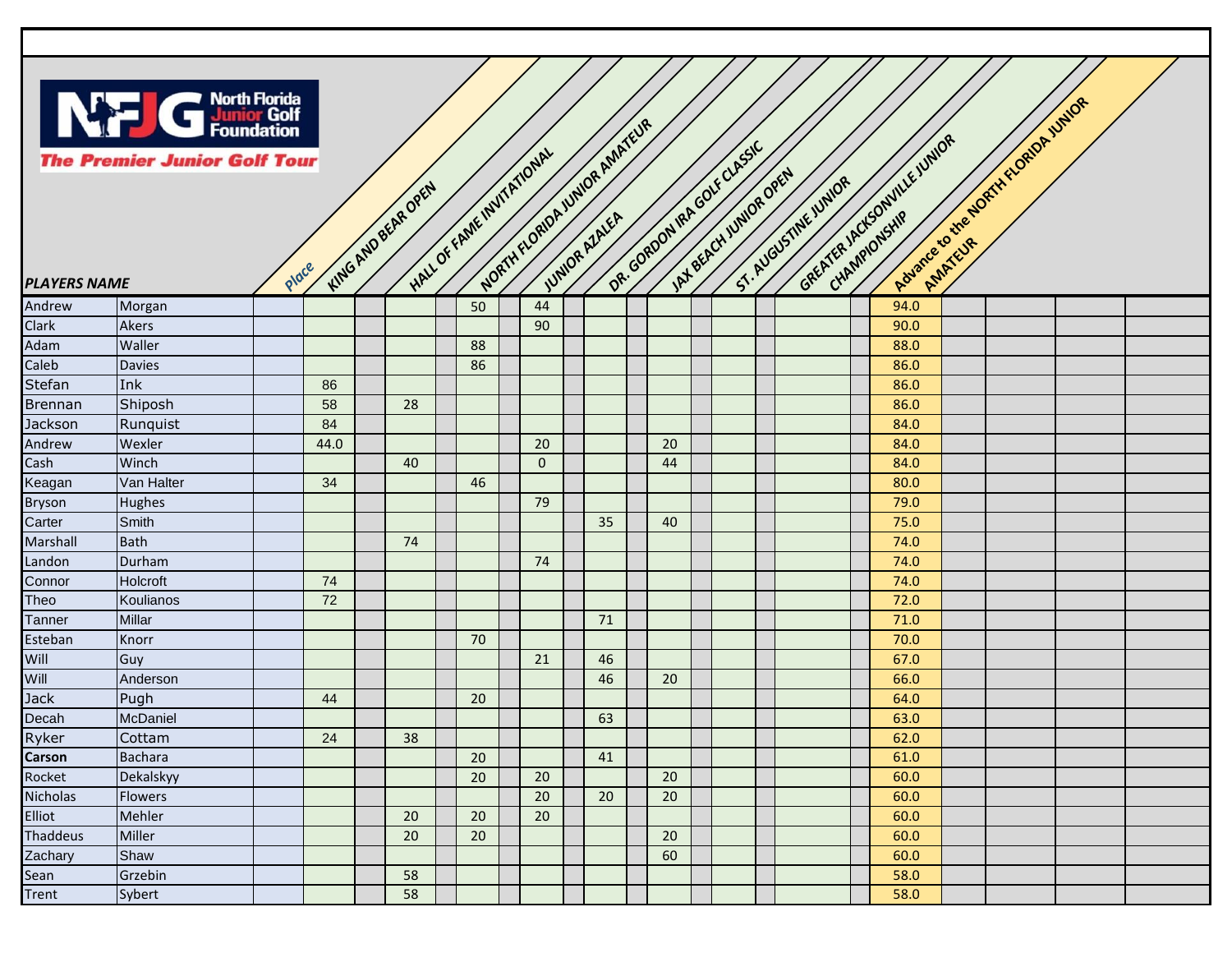

| <b>PLAYERS NAME</b> | North Florida<br>Punior Golf<br>Foundation<br><b>The Premier Junior Golf Tour</b> | Place |    | KING AND BEAR OPEN |    | HALL OF FAME INVITATIONAL | NORTH FLORIDA JUNIOR AMATEUR | DR. GORDON IRA GOVE CLASSIC | INT BEACH UNIOR OPEN | GREATER IACHSONVILLE JUNIOR<br>ST. AUGUSTINE JUNIOR | Rouance to the NORTH ELORDP VINOR |  |  |
|---------------------|-----------------------------------------------------------------------------------|-------|----|--------------------|----|---------------------------|------------------------------|-----------------------------|----------------------|-----------------------------------------------------|-----------------------------------|--|--|
| Carter              | Abitabilo                                                                         |       |    |                    | 34 | 20                        |                              |                             |                      |                                                     | 54.0                              |  |  |
| Matthew             | Leary                                                                             |       | 54 |                    |    |                           |                              |                             |                      |                                                     | 54.0                              |  |  |
| Cade                | <b>Tucker</b>                                                                     |       |    |                    |    |                           | 22                           | 32                          |                      |                                                     | 54.0                              |  |  |
| Chris               | Terzian                                                                           |       |    |                    |    | 53                        |                              |                             |                      |                                                     | 53.0                              |  |  |
| Connor              | <b>Williams</b>                                                                   |       |    |                    |    | 53                        |                              |                             |                      |                                                     | 53.0                              |  |  |
| Keller              | Gray                                                                              |       |    |                    |    | 20                        | 28                           |                             |                      |                                                     | 48.0                              |  |  |
| Cole                | <b>Taylor</b>                                                                     |       |    |                    | 20 |                           |                              | 28                          |                      |                                                     | 48.0                              |  |  |
| Jake                | Mergo                                                                             |       |    |                    |    |                           |                              | 46                          |                      |                                                     | 46.0                              |  |  |
| Nolan               | John                                                                              |       |    |                    | 44 |                           |                              |                             |                      |                                                     | 44.0                              |  |  |
| Jack                | <b>Newell</b>                                                                     |       | 24 |                    |    | 20                        |                              |                             |                      |                                                     | 44.0                              |  |  |
| Aubry               | Shiposh                                                                           |       | 44 |                    |    |                           |                              |                             |                      |                                                     | 44.0                              |  |  |
| Ryan                | <b>Brady</b>                                                                      |       |    |                    |    |                           | 20                           | 20                          |                      |                                                     | 40.0                              |  |  |
| Jake                | Linabury                                                                          |       |    |                    |    |                           | 20                           | 20                          |                      |                                                     | 40.0                              |  |  |
| Jake                | Mergo                                                                             |       | 20 |                    | 20 |                           |                              |                             |                      |                                                     | 40.0                              |  |  |
| Grant               | <b>McKinney</b>                                                                   |       |    |                    |    |                           | 35                           |                             |                      |                                                     | 35.0                              |  |  |
| Nathan              | Aversano                                                                          |       |    |                    |    | 32                        |                              |                             |                      |                                                     | 32.0                              |  |  |
| Jacob               | Davis                                                                             |       |    |                    |    |                           | 30                           |                             |                      |                                                     | 30.0                              |  |  |
| Luke                | Powers                                                                            |       | 30 |                    |    |                           |                              |                             |                      |                                                     | 30.0                              |  |  |
| Danny               | Gimbel                                                                            |       |    |                    |    |                           |                              | 30                          |                      |                                                     | 30.0                              |  |  |
| <b>Thomas</b>       | <b>Deister</b>                                                                    |       |    | 28                 |    |                           |                              |                             |                      |                                                     | 28.0                              |  |  |
| Caiden              | Lee                                                                               |       | 28 |                    |    |                           |                              |                             |                      |                                                     | 28.0                              |  |  |
| <b>Declan</b>       | McCarthy                                                                          |       |    |                    | 26 |                           |                              |                             |                      |                                                     | 26.0                              |  |  |
| <b>Nick</b>         | Adamonis                                                                          |       |    |                    |    |                           | 25                           |                             |                      |                                                     | 25.0                              |  |  |
| Owen                | French                                                                            |       |    |                    |    |                           | 25                           |                             |                      |                                                     | 25.0                              |  |  |
| Will                | McGready                                                                          |       |    |                    |    |                           |                              | 24                          |                      |                                                     | 24.0                              |  |  |
| Will                | Motes                                                                             |       |    |                    |    |                           |                              | 24                          |                      |                                                     | 24.0                              |  |  |
| Jack                | Rossheim                                                                          |       |    |                    |    |                           |                              | 24                          |                      |                                                     | 24.0                              |  |  |
| Drew                | <b>Boree</b>                                                                      |       | 20 |                    |    |                           |                              |                             |                      |                                                     | 20.0                              |  |  |
| Mason               | Cameron                                                                           |       |    |                    | 20 |                           |                              |                             |                      |                                                     | 20.0                              |  |  |
| Mason               | Cameron                                                                           |       |    |                    |    |                           | 20                           |                             |                      |                                                     | 20.0                              |  |  |
| Kyler               | Crafton                                                                           |       |    |                    |    | 20                        |                              |                             |                      |                                                     | 20.0                              |  |  |